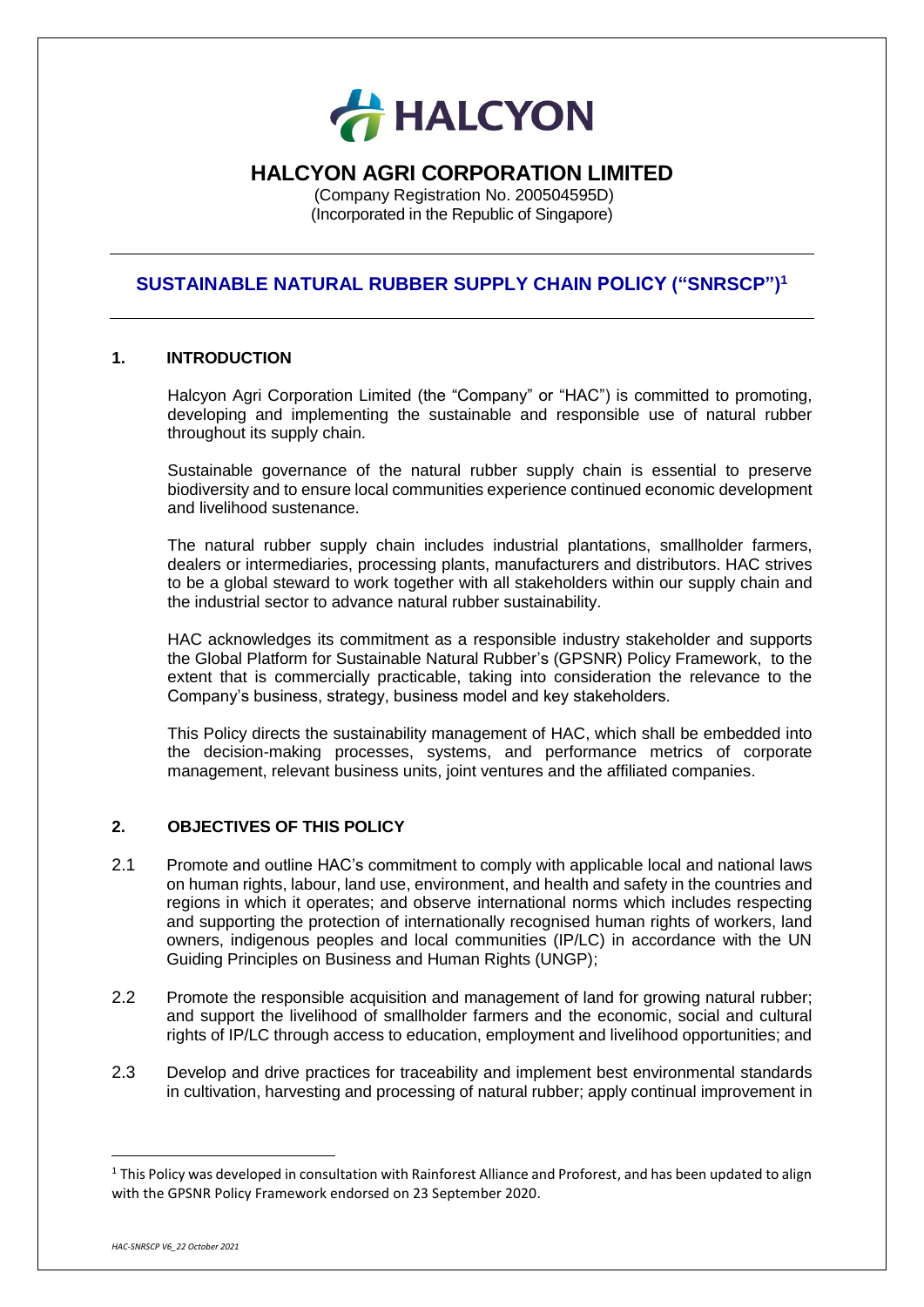Sustainable Natural Rubber Supply Chain Policy Page 2 of 8

> our management systems<sup>2</sup> and actively engage with our supply chain to communicate and ensure compliance with this Policy.

### **3. WORKING CONDITIONS & LIVING ENVIRONMENT**

Working with its supply chain, HAC strives to protect the rights of its supply chain stakeholders and create a positive work environment at every level. HAC upholds the labour rights and laws in accordance with International Labour Organization's eight fundamental conventions, including but not limited to:

- 3.1 Protect the health and safety of employees and their families by ensuring mobility and accessibility to quality healthcare facilities, providing education on best safe-work practices and raising awareness on health and safety risks.
- 3.2 Protect the health and safety of employees, visitors, contractors and suppliers by providing suitable personal protective equipment (PPE) and ensuring the work areas are satisfactorily safe. This includes taking appropriate actions to eliminate hazards and reduce health and safety risks.
- 3.3 Safeguards established by HAC shall apply to all workers, including contract, temporary and migrant workers.
- 3.4 Prohibit all forms of discrimination based on gender, marital status, sexual orientation, religion, political beliefs, union membership, ethnicity, nationality, age, social status, physical or mental disability.
- 3.5 Maintain adequate working conditions which include:
	- (a) providing employees with employment contracts;
	- (b) supporting decent living wages by ensuring salaries are at least equal to the country's minimum wage for an equivalent job, with reference to known benchmarks;
	- (c) supporting gender equity by providing equal opportunities and ensuring the principle of equal remuneration for men and women employees for work of equal value is applied;
	- (d) respecting legal working hours; and
	- (e) ensuring the right of employees to join or form trade unions and collective bargaining.
- 3.6 Actively engage in the economic and social development of local communities by creating direct or indirect job opportunities to increase their employability.
- 3.7 Prohibit any form of labour exploitation such as child or forced labour, or any forms of mental or physical coercion towards direct or indirect employees and contractors by committing to the eight fundamental ILO Conventions on rights at work.
- 3.8 Maintain safe and adequate housing for employees who are provided with company accommodation by offering reasonable levels of decency, hygiene and comfort (ILO Convention 110).

 $\overline{a}$ 

 $2$  Set of interrelated or interacting elements of an organization to establish policies and objectives, and processes to achieve those objectives – as defined under th[e International Organisation for Standardization \(ISO\)](https://www.iso.org/home.html)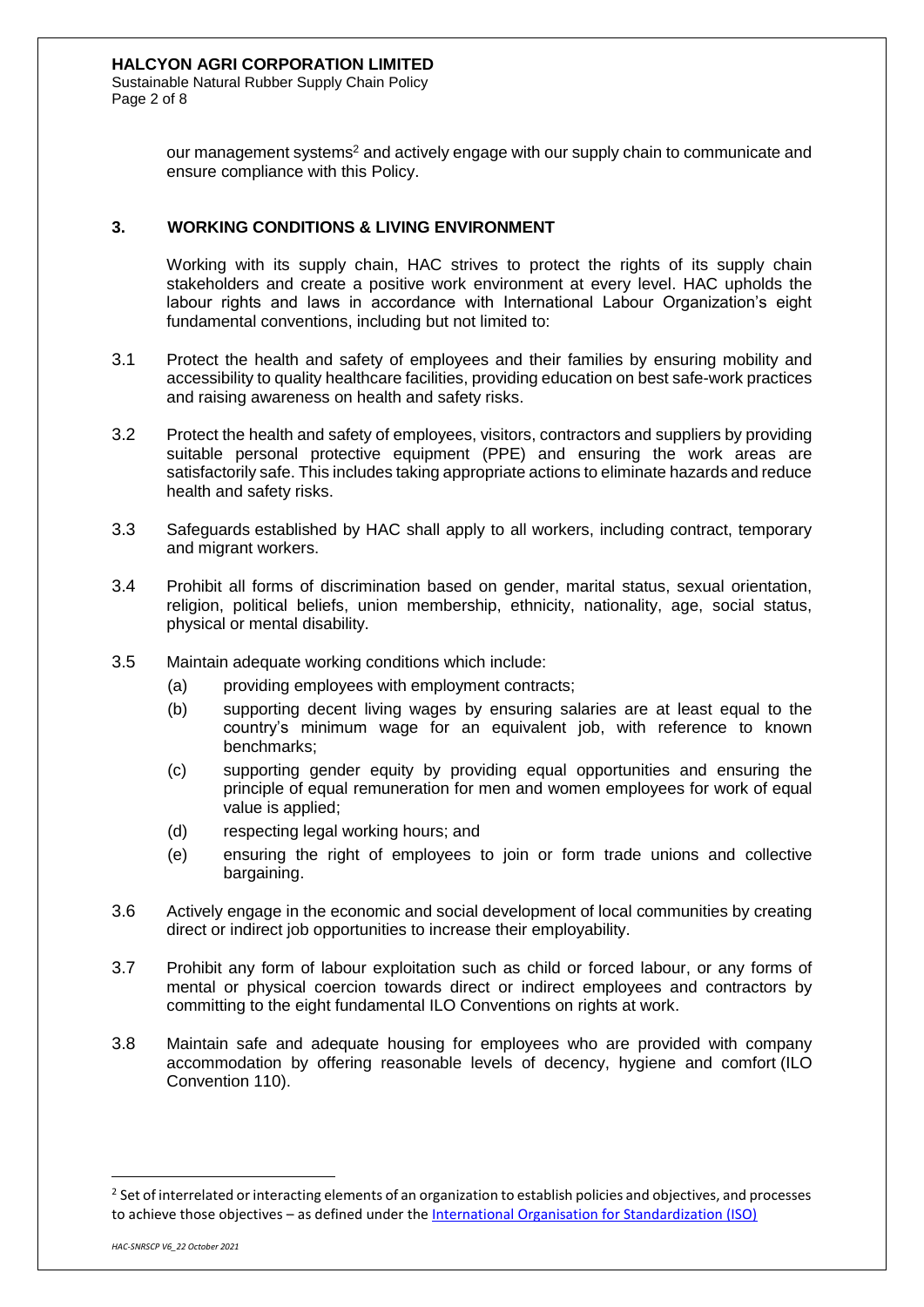Sustainable Natural Rubber Supply Chain Policy Page 3 of 8

### **4. RESPONSIBLE LAND ACQUISITION & USE**

HAC will work with its supply chain and relevant stakeholders to promote a natural rubber supply chain that is socially and environmentally responsible, supports the livelihoods and decent living conditions of local communities, and upholds the following principles:

- 4.1 Respect and protect customary, traditional and communal land tenure rights in accordance with the UN Declaration on the Rights of Indigenous Peoples (UNDRIP) and prohibit the practice of land grabbing.
- 4.2 Implement specific mechanisms to facilitate resolution of land disputes and respect the rights of indigenous peoples and local communities (IP/LC) (ILO Convention 169).
- 4.3 Support the right to food and food security by acting responsibly without compromising local food supplies and grant fair compensation for IP/LC in accordance with HAC's grievance resolution procedure.
- 4.4 Apply Free, Prior and Informed Consent (FPIC) in a culturally appropriate manner to IP/LC likely to be affected by HAC's operations when planning, establishing, restoring, or transforming plantation and/or industrial sites, as well as associated infrastructure. Implement FPIC process in accordance with appropriate methodologies (including United Nations Programme on Reducing Emissions from Deforestation and Forest Degradation (UN-REDD)) and associated GPSNR guidance.

### **5. ECOSYSTEM PROTECTION**

HAC is committed to, and expects its Suppliers who cultivate, harvest or process natural rubber for HAC's use, to be socially responsible and environmentally friendly by upholding the following principles:

- 5.1 Prior to new developments, HAC will conduct social and environmental impact assessments in accordance with applicable national legislation, High Conservation Value (HCV) and High Carbon Stock (HCS) approaches and UN Guiding Principles on Business and Human Rights (UNGP).
- 5.2 Develop and implement land use plans that prevent erosion, sedimentation and water contamination from agricultural and industrial chemicals.
- 5.3 Commit to no deforestation in producing natural rubber. HAC considers natural rubber in areas deforested or where HCVs have degraded after the cut-off date of 1 April 2019 as non-conforming to GPSNR Policy Framework, and will apply our knowledge and experience to engage with our suppliers towards the elimination of deforestation and land degradation in sourcing natural rubber.
- 5.4 Support the long-term protection of natural forests and other ecosystems and their conservation values, including wildlife species from illegal activities such as poaching, over-hunting and habitat loss, and support wildlife protection activities in areas under HAC's management and control.
- 5.5 Prohibit any form of rubber production on known peat land of any depth and the use of fire in the preparation of new planting areas and replanting areas or for any other reason other than emergencies, fire break establishment or sanitary and phytosanitary reasons where waste management services are not available.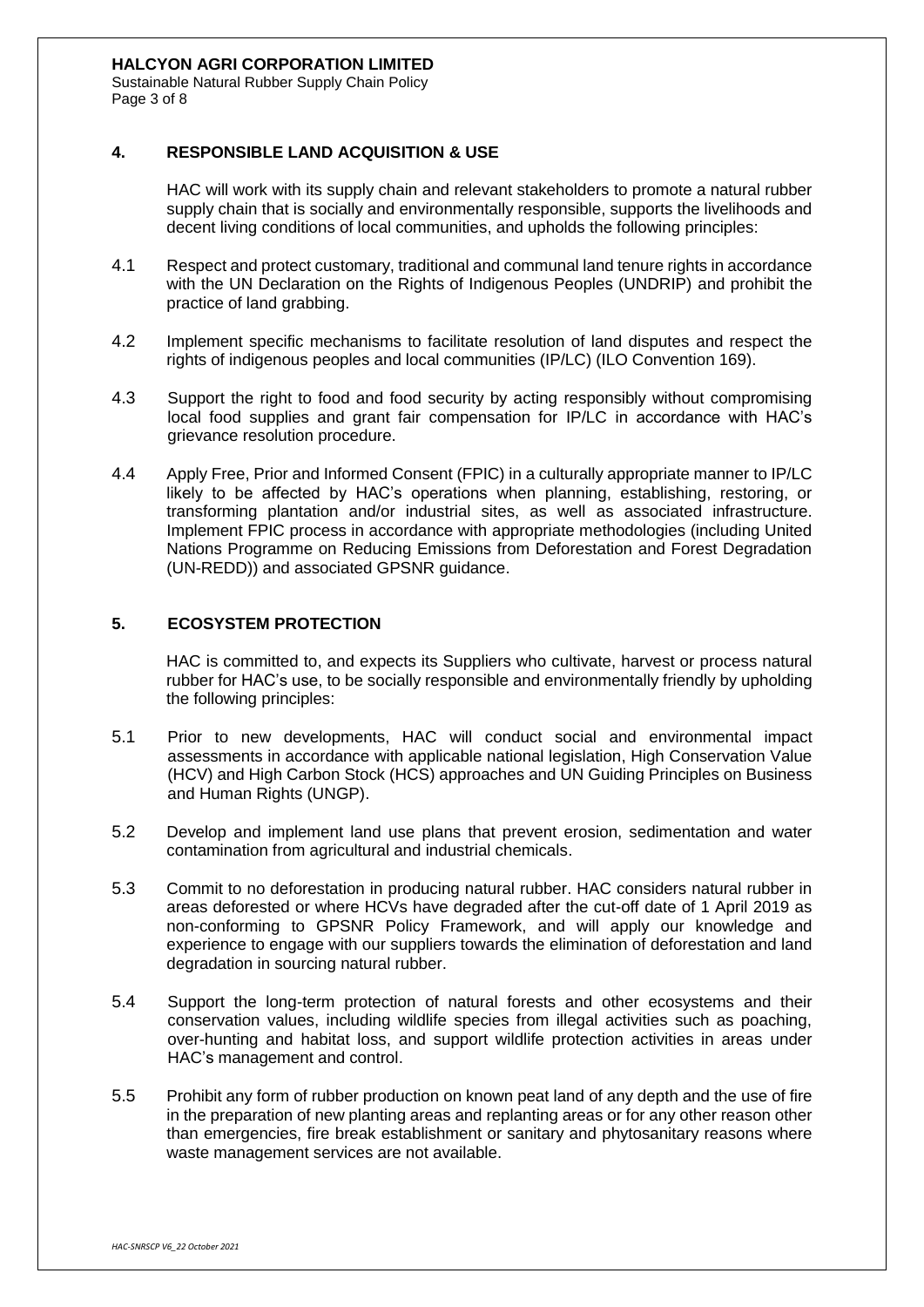Sustainable Natural Rubber Supply Chain Policy Page 4 of 8

- 5.6 Respect community rights on use of water resources by creating buffer zones to protect natural waterways from erosion and sedimentation.
- 5.7 Apply appropriate agricultural practices that protect soil quality against erosion, nutrient degradation, subsidence and contamination and support restoration of deforested and degraded rubber landscapes.
- 5.8 Impose appropriate standards regarding the use, safe handling, storage and disposal of all chemicals and their by-products. Minimise use of chemical (fertilisers) and pesticides and prohibit the use of chemicals and pesticides listed under the Stockholm Convention, Rotterdam Convention and World Health Organisation (WHO) Class 1A & 1B.
- 5.9 Mitigate any adverse effects of surface or ground water contamination from use of agricultural and industrial chemicals in natural rubber cultivation, harvesting and processing.
- 5.10 Where necessary, take appropriate measures to reduce odour produced from rubber milling.
- 5.11 Implement and maintain systems for the collection, segregation, recycling and disposal of waste or by-products generated by farming, industrial operations or by employees and their families.
- 5.12 Maximise natural resource efficiency that includes protecting water quantity through water recycling in production process, minimising scrap rubber, optimising energy usage, and minimising and mitigating carbon emissions where possible and practicable.

### **6. ETHICS & TRANSPARENCY**

HAC takes a strong stance against corruption and requires all stakeholders to uphold the following principles:

- 6.1 Prohibit corruption in any guise or form and adopt a zero-tolerance approach on corruption across the value chain.
- 6.2 Develop and adopt the use of transparent grievance mechanism processes for local communities, employees and all stakeholders.
- 6.3 Practice free and fair competition, in compliance with local antitrust and competition laws.

### **7. GOOD AGRICULTURAL PRACTICES & YIELD IMPROVEMENT**

HAC encourages suppliers to undertake every reasonable effort to ensure maximum yield is obtained from existing planted and replanted natural rubber trees by upholding the following principles:

- 7.1 Provide practical training sessions to improve yield and quality of natural rubber and dissemination of information on rubber cultivation and agricultural standards to groups of growers, cooperatives, smallholders and suppliers.
- 7.2 Minimise the use of chemicals and promote the use of natural fertilisers, biological pest and disease control methods for all new planting and replanting efforts in industrial plantations.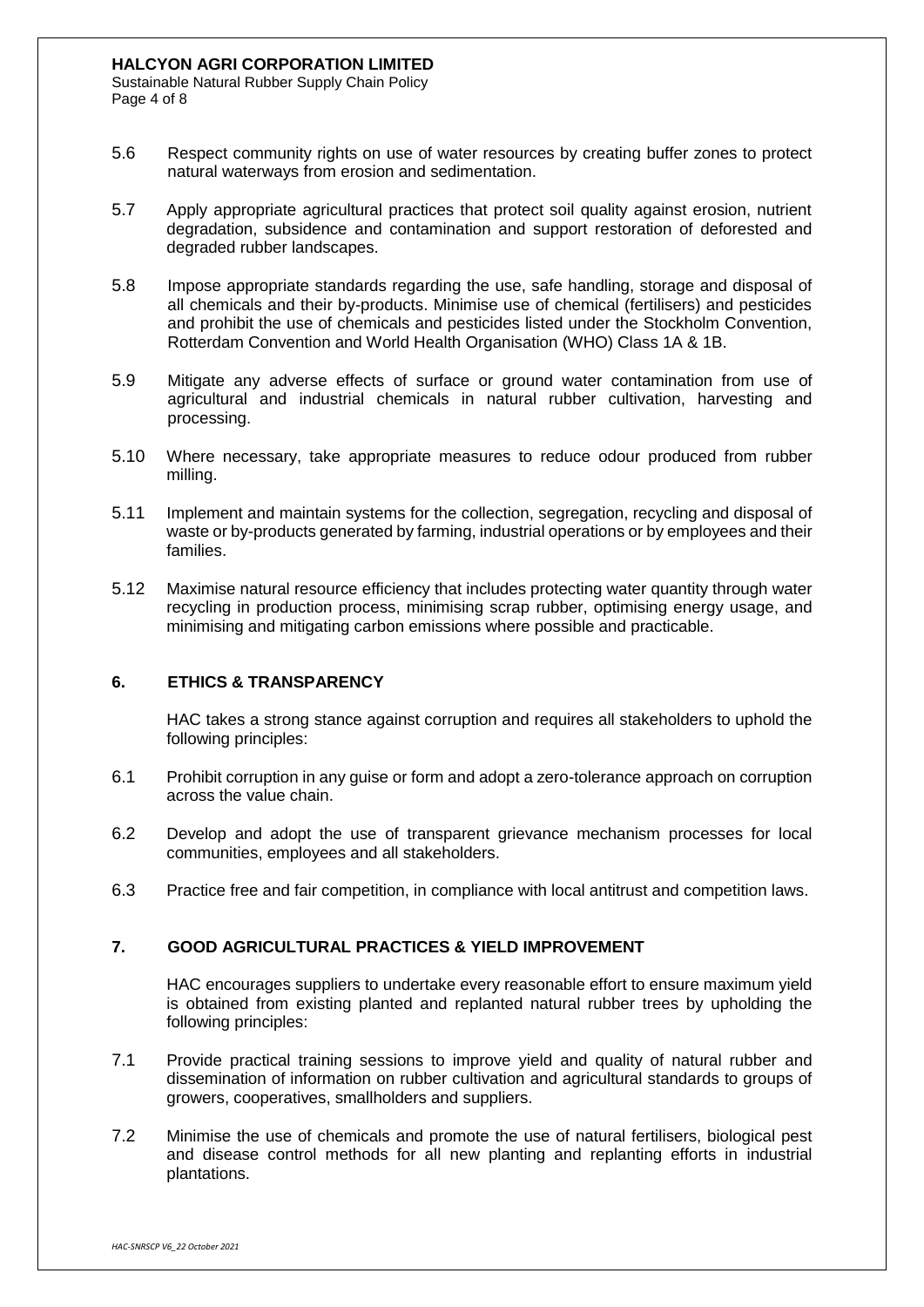Sustainable Natural Rubber Supply Chain Policy Page 5 of 8

7.3 Target smallholder projects, such as agroforestry and outgrower programmes that aim to improve yields, livelihoods and environmental conservation practices and create work opportunities for local communities

### **8. TRACEABILITY**

HAC will support the development of methods to trace natural rubber across the supply chain and will:

- 8.1 Engage in and support the development of tools and processes to trace natural rubber across the supply chain.
- 8.2 Work with suppliers and smallholder farms to map supply chain, develop social and environmental risk maps and prioritize risk mitigation actions.
- 8.3 Work towards full disclosure of the source provenance of natural rubber from Industrial Plantations.
- 8.4 Ensure intermediaries provide source provenance information, at minimum to an appropriate jurisdictional level, to natural rubber processors.

### **9. POLICY IMPLEMENTATION & COMPLIANCE**

HAC is committed to the corruption-free and transparent implementation of this Policy and its principles and expects all its suppliers to act likewise. HAC will prefer suppliers that promote activities that are consistent with this Policy. HAC reserves the right to conduct audits on its suppliers as deemed appropriate and expects that:

- 9.1 Suppliers shall comply with this Policy and shall transmit it to the relevant members of their supply chain. HAC requires suppliers to monitor compliance by reasonable means.
- 9.2 Where a discrepancy has been identified through supplier assessment or available grievance mechanisms, HAC will work towards an acceptable, time-bound improvement program with the supplier and/or connected intermediaries. Substantiated non-compliance and/or failure to close agreed identified gaps in compliance will result in suspension or termination of the business relationship.
- 9.3 HAC recognises that its policies and programmes may not prevent all adverse impact in the supply chain. In line with the UN Guiding Principles and the GPSNR Policy Framework, HAC aims to provide appropriate remedy, through mutually agreed procedures, where the Company has caused or contributed to the appropriation of or harm to lands, territories or natural resources of IP/LC without securing FPIC. Implementation will be jointly monitored by the community and HAC and/or by mutually agreed third parties.
- 9.4 Violations of this Policy may be confidentially and anonymously reported to HAC via the grievance mechanism published on its corporate website.
- 9.5 HAC commits to maintaining inclusive and participatory dialogue with key stakeholders and supporting multi-stakeholder planning and policy efforts that uphold the GPSNR principles at a landscape, jurisdictional or other spatial level.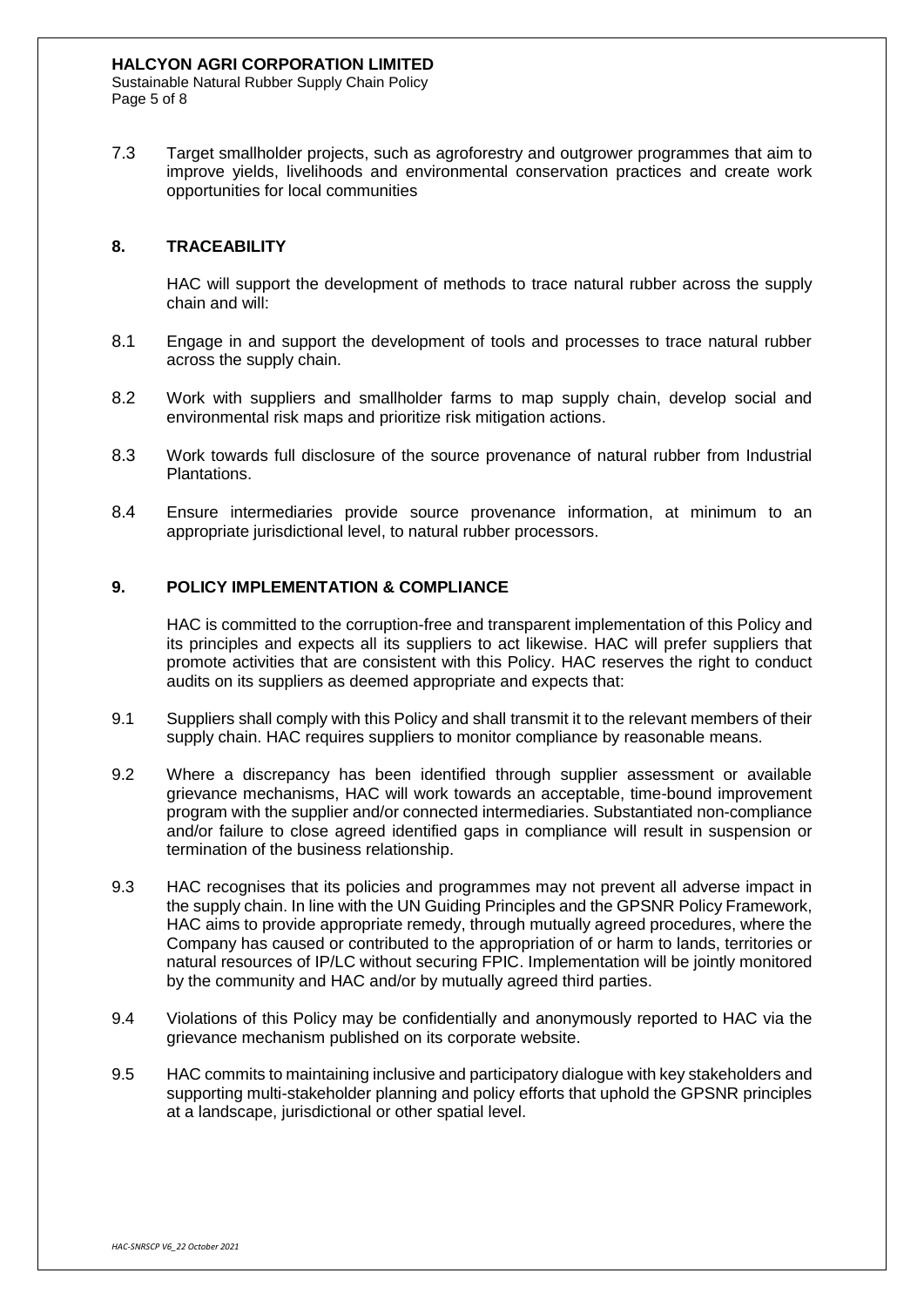#### **HALCYON AGRI CORPORATION LIMITED**

Sustainable Natural Rubber Supply Chain Policy Page 6 of 8

- 9.6 HAC will publicly report the Policy implementation progress, and where appropriate, the time-bound and geographic-specific targets and milestones in its annual sustainability report and periodically on HAC's website.
- 9.7 HAC reserves the right to update, enhance or revamp this Policy at any given time, for any given reason or as deemed appropriate by future findings, interactions with stakeholders in the value chain and experiences gained through the implementation of this Policy.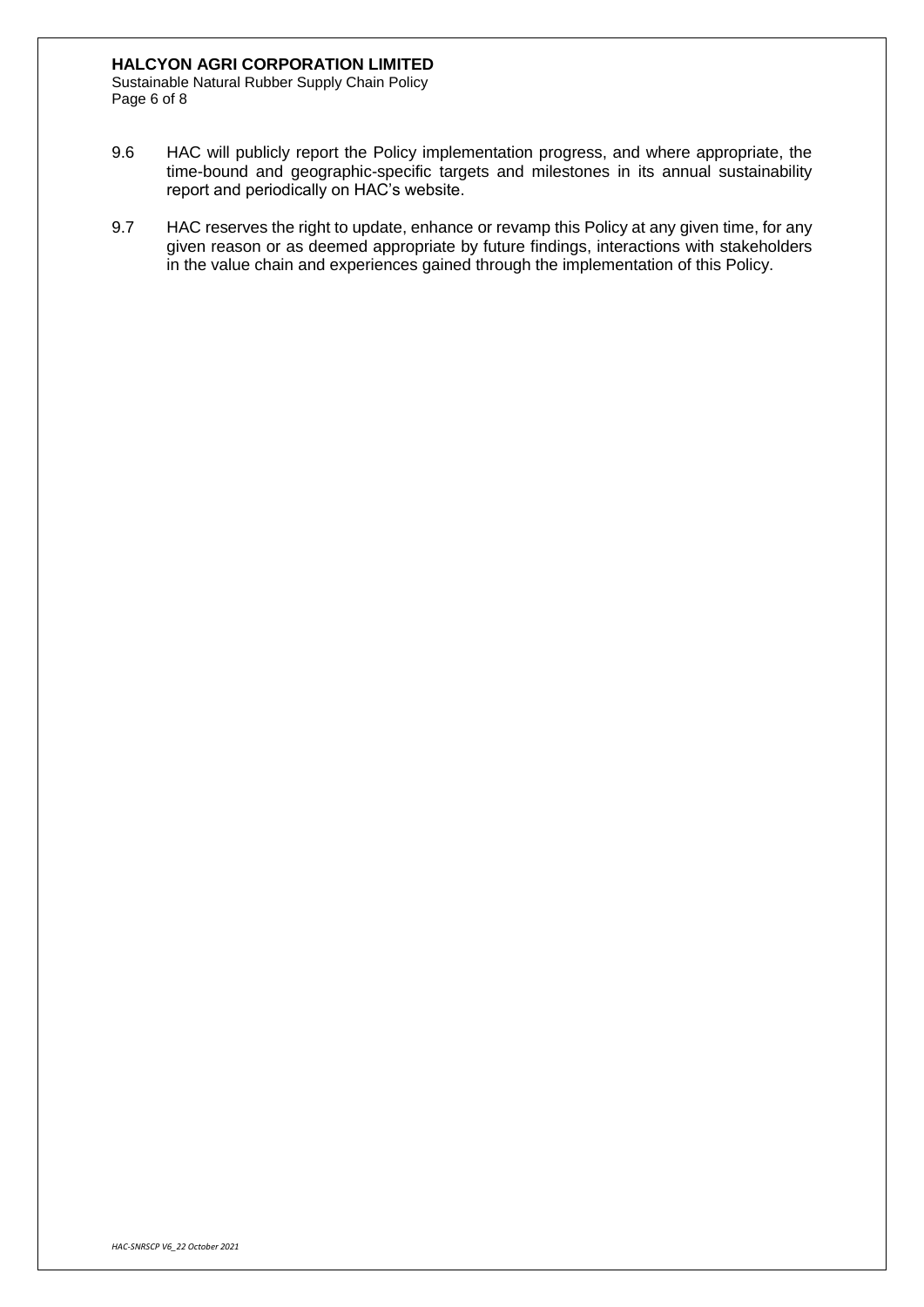Sustainable Natural Rubber Supply Chain Policy Page 7 of 8

## **GLOSSARY**

**Customary Land Tenure Rights:** As defined by the Food & Agricultural Organisation (FAO), customary tenure is a set of rules and norms that govern community allocation, use, access, and transfer of land and other natural resources. The term "customary tenure" invokes the idea of "traditional" rights to land and other natural resources: "the tenure usually associated with indigenous communities and administered in accordance with their customs, as opposed to statutory tenure usually introduced during the colonial period".

### **Eight Core ILO Conventions:**

- 1. Freedom of Association and Protection of the Right to Organise Convention (No. 87),
- 2. Right to Organise and Collective Bargaining Convention (No. 98),
- 3. Forced Labour Convention (No. 29) including the 2014 Protocol,
- 4. Abolition of Forced Labour Convention (No. 105),
- 5. Minimum Age Convention (No. 138),
- 6. Worst Forms of Child Labour Convention (No. 182),
- 7. Equal Remuneration Convention (No. 100),
- 8. Discrimination (Employment and Occupation) Convention (No. 111).

**FPIC (UN-REDD):** Guidelines by the UN-REDD for stakeholder engagement using the principle of "Free, prior and informed consent" (FPIC). The UN-REDD Programme is the United Nations collaborative initiative on Reducing Emissions from Deforestation and forest Degradation (REDD) in developing countries. "Free consent" to mean consent that is free of any manipulation, interference, coercion or intimidation. "Prior consent" to mean communicating information to the relevant stakeholders in good time and before any final decision is made. "Informed consent" to mean involving relevant representative institutions, providing information that is comprehensible and accessible, such as assessments, action plans, project summaries, and any other relevant information.

**HCV Approach:** The High Conservation Value (HCV) approach is designed to maintain or enhance environmental and social values in production landscapes based on six values covering species diversity (HCV 1), landscape-level ecosystems (HCV 2), rare ecosystems/habitats (HCV 3), critical ecosystem services (HCV 4), community livelihood needs (HCV 5) and cultural values (HCV 6).

**HCS Approach:** The High Carbon Stock (HCS) approach is a methodology that distinguishes forest areas for protection from degraded lands with low carbon and biodiversity values that may be developed.

**ILO Convention 110:** International Labour Organisation, 1958 (No.110): Convention Concerning Conditions of Employment of Plantation Workers.

**ILO Recommendation 115:** Workers' Housing Recommendation, 1961 (No. 115)

**ILO Convention 169:** Convention on Indigenous peoples' right to self-determination within a nation-state, while setting standards for national governments regarding Indigenous peoples' economic, socio-cultural and political rights, including the right to a land base.

**Industrial Plantations:** Natural rubber plantations with an area planted or replanted with more than 50 hectares of natural rubber.